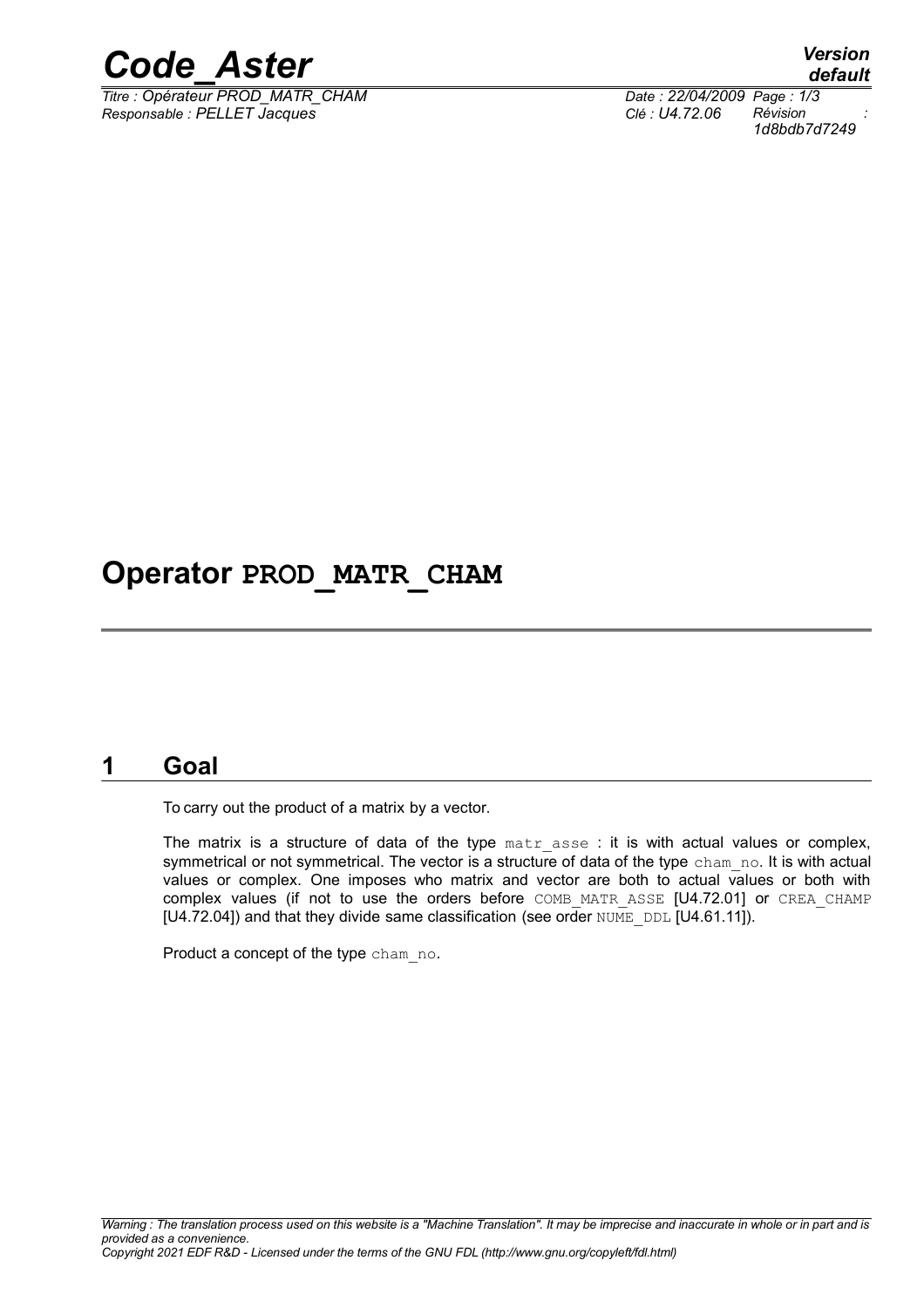# *Code\_Aster Version*

*Titre : Opérateur PROD\_MATR\_CHAM Date : 22/04/2009 Page : 2/3 Responsable : PELLET Jacques Clé : U4.72.06 Révision :*

*1d8bdb7d7249*

## **2 Syntax**

uass [cham\_no] = PROD\_MATR\_CHAM **(** ♦ MATR\_ASSE = m, / [matr\_asse\_DEPL\_R] / [matr\_asse\_TEMP\_R] / [matr\_asse\_DEPL\_C] / [matr\_asse\_PRES\_C]  $\bullet$  CHAM\_NO = U, [cham\_no]  $\Diamond$  TITLE = titr, [l Kn] **)**

Size associated with the cham no result with the order ( $u$ ass) is the same one as that of  $U$ .